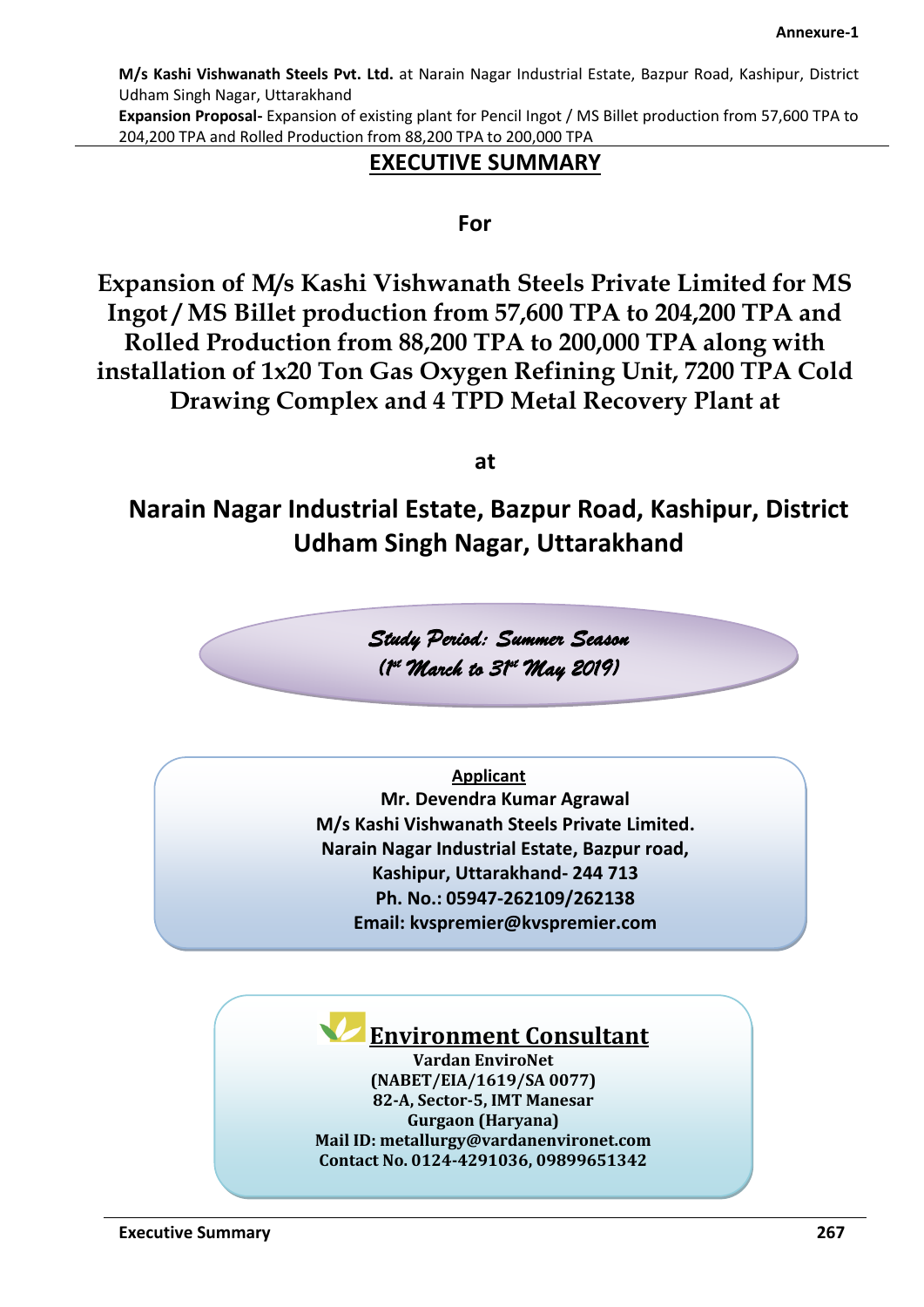**Expansion Proposal-** Expansion of existing plant for Pencil Ingot / MS Billet production from 57,600 TPA to 204,200 TPA and Rolled Production from 88,200 TPA to 200,000 TPA

# **EXECUTIVE SUMMARY**

#### **Project name and location**

#### **Project Name:**

Expansion of M/s Kashi Vishwanath Steels Private Limited for MS Ingot / MS Billet production from 57,600 TPA to 204,200 TPA and Rolled Production from 88,200 TPA to 200,000 TPA along with installation of 1x20 Ton Gas Oxygen Refining Unit, 7200 TPA Cold Drawing Complex and 4 TPD Metal Recovery Plant.

#### **i. Person to be employed:**

# **The existing manpower of the plant is 400. Direct employment due to the proposed expansion will be 100. Total employment after the expansion will be 500.**

Potential for indirect employment due to the proposed expansion will be much more. There is lot of places in-which employment generates indirectly viz: Transportation, Travel, Packaging, Information Technology, Telecom, Automobile, Courier Sector etc.

## **ii. Address for Correspondence (Name, Designation and complete address)**

Mr. Devendra Kumar Agrawal M/s Kashi Vishwanath Steels Private Limited. Narain Nagar Industrial Estate, Bazpur road, Kashipur, Uttarakhand- 244 713 Ph. No.: 05947-262109/262138 Email: kvspremier@kvspremier.com

# **iii. Products and capacities. If expansion proposal then existing products with capacities and reference to earlier EC.**

The company was set up in the year 1985 initially after obtaining NOC from Uttar Pradesh Pollution Control Board on 12.12.1985 for setting up of small Steel Plant for production of 30 TPD Rolled Products (MS Bar, MS Round and Channels). The plant was expanded in 1992 for 100 TPD production after obtaining NOC from Uttar Pradesh Pollution Control Board on 24.06.1992. Again, the plant was expanded for production of 160 TPD after obtaining NOC from Uttarakhand Environment Conservation & Pollution Control Board on 21.12.2005. M/s KVS has further expanded its capacity for the production of 245 TPD after obtaining NOC from UEPPCB on 24.06.2006.

M/s Kashi Vishwanath Steels Pvt. Ltd. now proposed to expand its capacity for production from 88,200 TPA to 200,000 TPA along with installation of 1x20 Ton Gas Oxygen Refining Unit, 7200 TPA Cold Drawing Complex and 4 TPD Metal Recovery Plant.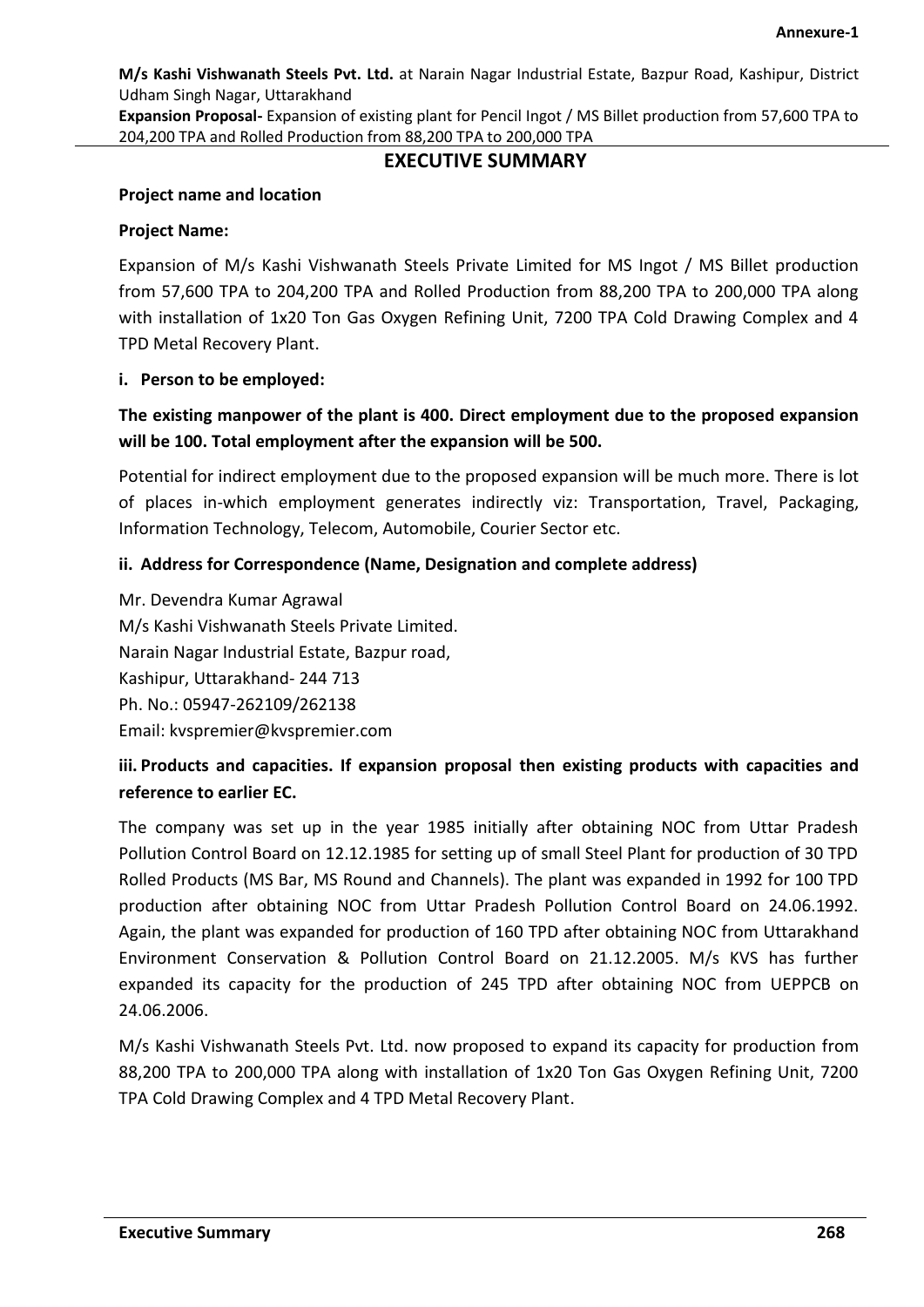**Expansion Proposal-** Expansion of existing plant for Pencil Ingot / MS Billet production from 57,600 TPA to 204,200 TPA and Rolled Production from 88,200 TPA to 200,000 TPA

| Plant                                                                                                  |                | <b>Existing</b>  |                | Proposed (Total after the proposed                                 |            |            |
|--------------------------------------------------------------------------------------------------------|----------------|------------------|----------------|--------------------------------------------------------------------|------------|------------|
|                                                                                                        |                |                  |                |                                                                    | expansion) |            |
|                                                                                                        | Unit           | Days of          | Capacity       | <b>Unit</b>                                                        | Days of    | Capacity   |
|                                                                                                        |                | <b>Operation</b> | <b>TPA</b>     |                                                                    | Operation  | <b>TPA</b> |
| <b>Steel Melting</b>                                                                                   |                |                  |                |                                                                    |            |            |
| Shop                                                                                                   |                |                  |                |                                                                    |            |            |
| <b>Induction Furnace</b>                                                                               | 2x 5 Tons      | 300              |                | 4x 12 Ton                                                          | 360        | 207,360    |
|                                                                                                        | 2x 4 Tons      |                  |                |                                                                    |            |            |
| Continuous                                                                                             | 2 Strand,      | 300              | 57,600         | 2 Strand,                                                          | 360        | 204,200    |
| <b>Casting Machine</b>                                                                                 | 6/11 m         |                  |                | 6/11 m                                                             |            |            |
| (CCM) / Ingot                                                                                          | radius         |                  |                | radius                                                             |            |            |
| Casting                                                                                                |                |                  |                |                                                                    |            |            |
| Gas Oxygen                                                                                             |                |                  |                | 1 x 20 Ton                                                         | 360        |            |
| <b>Refining Unit</b>                                                                                   |                |                  |                |                                                                    |            |            |
| <b>Producer Gas</b>                                                                                    |                |                  |                | Existing Producer Gas Plant shall be phased out after the proposed |            |            |
| plant                                                                                                  |                |                  |                | expansion. PNG Gas will be used in Reheating Furnace               |            |            |
| <b>Metal Recovery</b>                                                                                  |                |                  |                | 1                                                                  | 300        | 4 TPD      |
| Plant                                                                                                  |                |                  |                |                                                                    |            |            |
| <b>Reheating</b>                                                                                       | 1 x 45 TPD     | 360              | $\blacksquare$ | 1 x 45 TPD                                                         | 300        |            |
| <b>Furnace</b>                                                                                         | 1 x 200 TPD    |                  |                | 1 x 200 TPD                                                        |            |            |
| <b>Rolling Mill</b>                                                                                    |                |                  |                |                                                                    |            |            |
| Low Speed Rolling                                                                                      | 45 TPD         | 360              | 16,700         | <b>120 TPD</b>                                                     | 350        | 41,760     |
| Mill                                                                                                   |                |                  |                |                                                                    |            |            |
| <b>High Speed Rolling</b>                                                                              | <b>200 TPD</b> | 360              | 71,500         | <b>452 TPD</b>                                                     | 350        | 158,240    |
| Mill                                                                                                   |                |                  |                |                                                                    |            |            |
| <b>Total Rolling Mill</b>                                                                              | <b>245 TPD</b> | 360              | 88,200         | 572 TPD                                                            | 350        | 200,000    |
| <b>Production</b>                                                                                      |                |                  |                |                                                                    |            |            |
| <b>Cold Drawing</b>                                                                                    | $-$            | $-$              | $\overline{a}$ | 20 TPD                                                             | 360        | 7,200      |
| <b>Complex</b>                                                                                         |                |                  |                |                                                                    |            |            |
| Industry may either roll MS Billets/Ingots produced in the plant or sold it directly in market. In     |                |                  |                |                                                                    |            |            |
| case sufficient Billets / Ingots produced in the plant are not available for rolling, billets / ingots |                |                  |                |                                                                    |            |            |
| shall be purchased from the market for rolling, within the maximum production of 200,000 TPA.          |                |                  |                |                                                                    |            |            |

## **Table-1 Units and Production Capacity of the Existing & Proposed Project**

## **iv. Requirement of land, raw material, water, power, fuel with source of supply (Quantitative)**

#### **Requirement of Land**

The total plant area is 5.981 Hectare. The project shall be installed within the existing plant area. No additional land shall be procured for the expansion.

#### **Raw Material Requirement**

Quantity of raw materials required and their source is indicated in the Table below: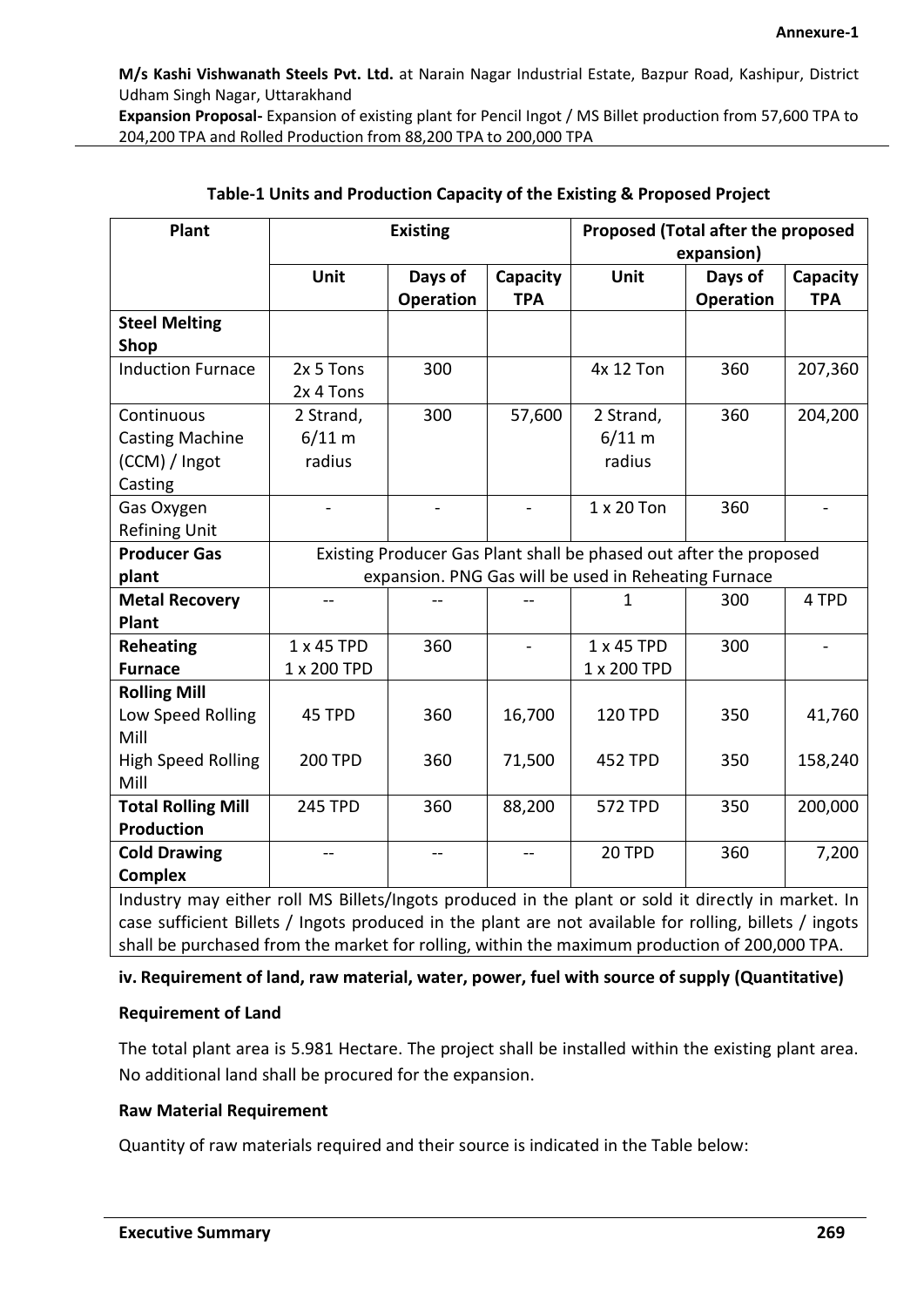**Expansion Proposal-** Expansion of existing plant for Pencil Ingot / MS Billet production from 57,600 TPA to 204,200 TPA and Rolled Production from 88,200 TPA to 200,000 TPA

| S.No.                                                   | <b>Raw Material</b>                           | Ratio | <b>Quantity (TPA)</b> |                                                 | <b>Source of Raw</b> |
|---------------------------------------------------------|-----------------------------------------------|-------|-----------------------|-------------------------------------------------|----------------------|
|                                                         |                                               |       | <b>Existing</b>       | <b>Total after the</b><br>proposed<br>expansion | <b>Materials</b>     |
| <b>Steel Melting Shop - Induction</b><br><b>Furnace</b> |                                               |       | 58,750                | 207,600                                         |                      |
|                                                         |                                               |       |                       |                                                 |                      |
| 1.                                                      | Sponge iron                                   | 0.84  | 49,247                | 174,130                                         | Keonjhar,<br>Odisha  |
| 2.                                                      | Scrap / Pig Iron                              | 0.245 | 14,410                | 50,882                                          | Delhi & UP           |
| 3.                                                      | Ferro Alloys<br>(FeMn, FeSi, Al)              | 0.005 | 340                   | 1,130                                           | Raipur & UP          |
| <b>Total</b>                                            |                                               | 1.09  | 63,997                | 226,142                                         |                      |
| Steel Melting Shop - Billet Caster                      |                                               |       | 57,600                | 204,200                                         |                      |
| $\mathbf{1}$                                            | Liquid Steel                                  | 1.02  | 58,750                | 207,600                                         | In-house             |
|                                                         | Steel Melting Shop - Ingot Casting            |       | 57,600                | 204,200                                         |                      |
| $\mathbf{1}$                                            | Liquid Steel                                  | 1.02  | 58,750                | 207,600                                         | In-house             |
|                                                         | <b>High Speed Rolling Mill</b>                |       | 71,500                | 158,240                                         |                      |
| $\mathbf{1}$                                            | MS Ingots/MS<br>Billets (In-house)            | 1.02  | 40,600                | 161,550                                         | In-house             |
| $\overline{2}$                                          | MS Ingots/MS<br><b>Billets</b><br>(Purchased) | 1.02  | 32,335                |                                                 | Open Market          |
| <b>Total</b>                                            |                                               | 1.02  | 72,935                | 161,550                                         |                      |
| <b>Slow Speed Rolling Mill</b>                          |                                               |       | 16,700                | 41,760                                          |                      |
| $\mathbf{1}$                                            | MS Ingots/MS<br>Billets (In-house)            | 1.02  | 17,000                | 42,650                                          | In-house             |
| <b>Total</b>                                            |                                               | 1.02  | 17,000                | 42,650                                          |                      |
| <b>Cold Drawing Complex</b>                             |                                               |       |                       |                                                 |                      |
| $\mathbf{1}$                                            | MS Rod                                        | 1.0   |                       | 7,200                                           | In-house             |

|  | Table-2 Raw Material Requirement after the Proposed Expansion |  |
|--|---------------------------------------------------------------|--|
|--|---------------------------------------------------------------|--|

#### **Water requirement**

The requirement of makeup water for industrial and domestic purposes after the proposed will be 295 KLD. The requirement will be met from deep bore wells. Permission for the same shall be obtained from CGWA.

**Table-3: Total Water Requirement for the Existing and Proposed Plant**

|  | (KLD)<br>Wa.<br>шю |
|--|--------------------|
|--|--------------------|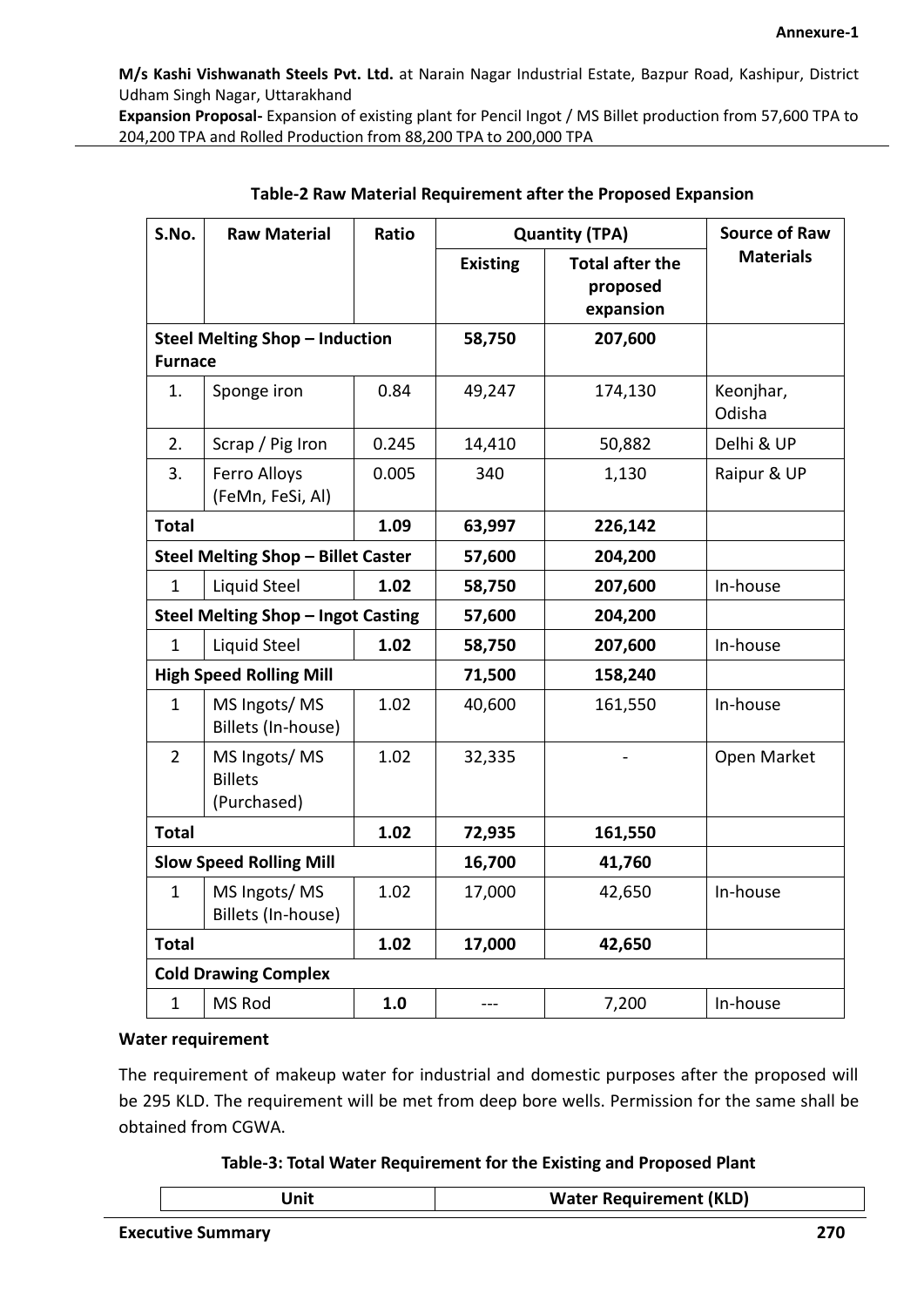**Expansion Proposal-** Expansion of existing plant for Pencil Ingot / MS Billet production from 57,600 TPA to 204,200 TPA and Rolled Production from 88,200 TPA to 200,000 TPA

|                              | <b>Existing</b> | <b>Total after Expansion</b> |
|------------------------------|-----------------|------------------------------|
| <b>Induction Furnace</b>     | 35              | 110                          |
| CCM & Rolling Mill Process - | 40              | 130                          |
| <b>Direct Cooling</b>        |                 |                              |
| <b>Producer Gas Plant</b>    | 12              |                              |
| Miscellaneous i.e. Dust      | 3               | 5                            |
| suppression                  |                 |                              |
| <b>Domestic Purpose</b>      | 5               | 10                           |
| Green Belt                   | 10              | 40                           |
| Total                        | 105             | 295                          |

#### **Power Requirement**

After proposed expansion, the Unit at full capacity will demand 26.5 MW of power, which shall be supplied through Grid (UPCL). Existing power demand is 16.5 MW.

#### **Table-4: Total Power Requirement for the Existing and Proposed Plant**

| <b>Existing</b> | Proposed | Total   |
|-----------------|----------|---------|
| 16.5 MW         | 10 MW    | 26.5 MW |

**Emergency Back-up Power:** 1 no. of 63 KVA silent type DG set has been provided already which to be replaced & 685 KVA (125, 160 & 400 KVA on standby basis). This will also be useful for emergency power to take care of safe shut down of important auxiliaries of plant. During total power failure, above DG set will also support for Emergency lighting for personnel movement in some main location of steel plant.

#### **Manufacturing Process**

| <b>Section</b>                           | <b>Technology</b>                      | <b>Process flow</b>                                                                                                                                                                                                                                                                                                 |  |  |  |  |
|------------------------------------------|----------------------------------------|---------------------------------------------------------------------------------------------------------------------------------------------------------------------------------------------------------------------------------------------------------------------------------------------------------------------|--|--|--|--|
| <b>SMS Unit</b>                          | Induction Furnace (IF)                 | Feeding of RM Melting in IF (adding alloys as per<br>requirement) $\rightarrow$ Metal in Liquid form $\rightarrow$ Gas Oxygen<br>Refining Unit $\rightarrow$ casting & cooling $\rightarrow$ dispatch.<br>Other outputs : Slag from IF and Bag Filter dust Particulate<br>matter and gaseous emissions from Chimney |  |  |  |  |
| <b>Rolling Mill</b>                      | Rolling<br>of hot<br>Direct<br>billets | Feeding of hot billets $\rightarrow$ roughing strands $\rightarrow$ rolling<br>$\rightarrow$ cutting & bundle $\rightarrow$ dispatch Output – Rolled product<br>(TMT Bar)<br>Water pollution due to roller cooling<br>Generation of Used Oil                                                                        |  |  |  |  |
| Cold<br><b>Drawing</b><br><b>Complex</b> | Direct rolling of Bars                 | MS Bars/Ribbed Bars $\rightarrow$ Cold rolled $\rightarrow$ Dies/Rollers $\rightarrow$ Cold<br>Drawn Products                                                                                                                                                                                                       |  |  |  |  |

#### **Metal Recovery Plant**

During processing with Induction furnace, fumes / dust are generated because of the combustion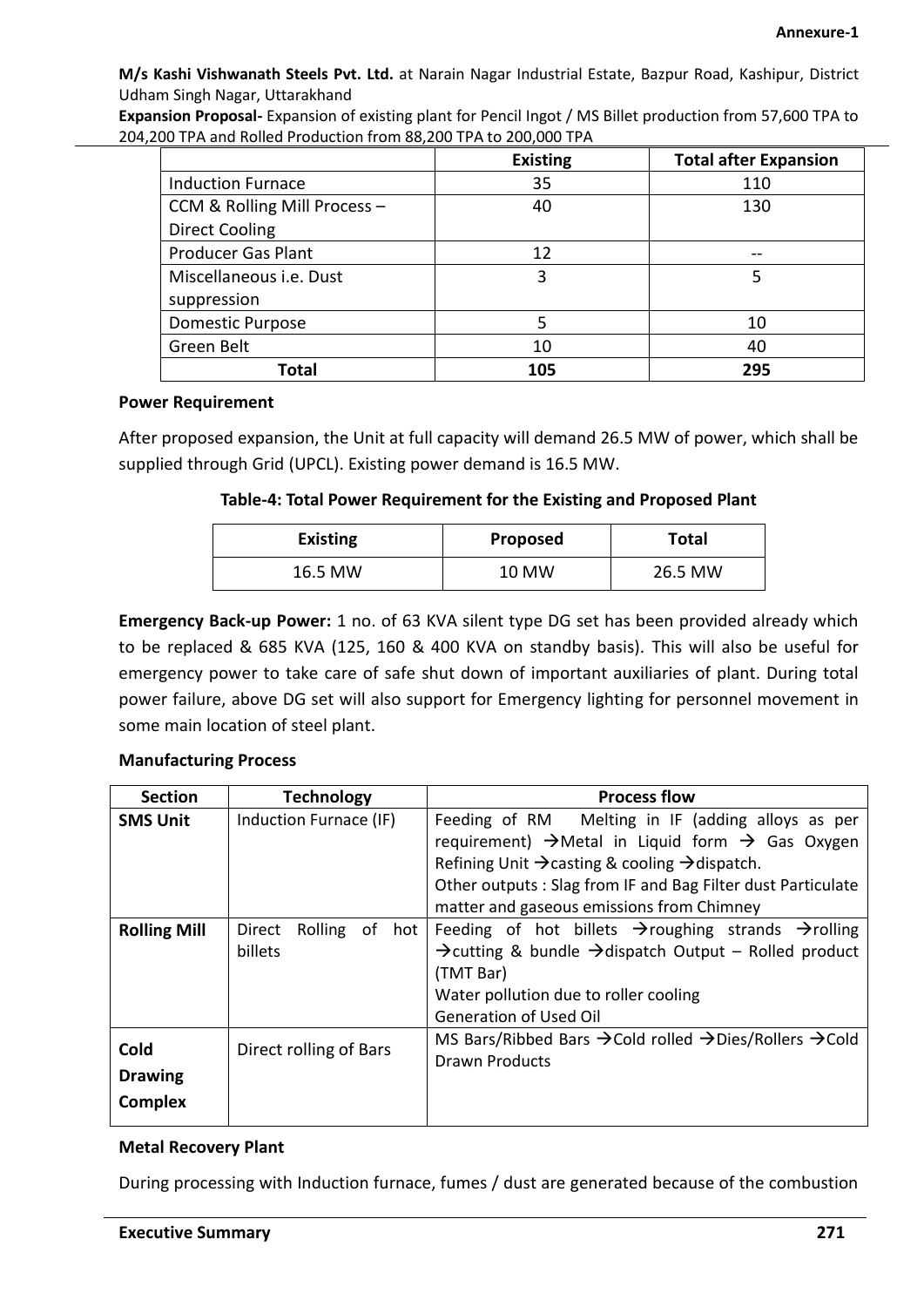**Expansion Proposal-** Expansion of existing plant for Pencil Ingot / MS Billet production from 57,600 TPA to 204,200 TPA and Rolled Production from 88,200 TPA to 200,000 TPA

of Scrap or Sponge iron. This dust has some percentage of lead. The Company is proposing to install a facility to extract these harmful impurities, based on a matured technology and to dispose of this dust properly. The process consists of extracting harmful elements from the fumes/dust which are produced during the melting of scrap in Induction furnaces. 100% of Lead and Iron will be extracted from the Furnace dust. This is a Green process, no Harmful chemical will used in this process.

It is proposed to adopt fully re-circulating systems in all areas of the plant. As a result the net water requirement will get limited to the losses in the system only. The water system shall be designed for 'Zero discharge'. Particulate matter and Gaseous Emission will be controlled using APCD e.g. ESPs and Bag filters will be installed.

#### **Solid waste generation and management**

| <b>Type of Waste</b>                   | <b>Quantity in Tons (TPA)</b> |                                              | <b>Mode of Disposal</b>                                                                                                           |
|----------------------------------------|-------------------------------|----------------------------------------------|-----------------------------------------------------------------------------------------------------------------------------------|
|                                        | <b>Existing</b>               | <b>Total after the</b><br>proposed expansion |                                                                                                                                   |
| IF Slag                                | 3,775                         | 16,608                                       | After metal recovery (approx. 10%),<br>remaining slag shall be crushed and<br>will be used as aggregates for road<br>construction |
| IF Bag Filter Dust                     | 192                           | 1,290                                        | Will be sent to metal recovery plant.                                                                                             |
| Scale from CCM                         | 395                           | 1,200                                        | Shall be given to Sinter Plant                                                                                                    |
| Mill scale from<br><b>Rolling Mill</b> | 630                           | 1,500                                        | Shall be given to Sinter Plant                                                                                                    |
| <b>Total</b>                           | 4,992                         | 20,517                                       |                                                                                                                                   |

#### **Table-5: Solid Waste Generation, Handling and Utilization**

#### **Management of Hazardous Waste**

No hazardous waste shall be generated from the process except the 'Used Oil' and the same will be sold to the register recycler.

**Baseline environmental data– air quality, surface and ground water quality, soil Characteristic, flora and fauna, socio-economic condition of the nearby population**

#### **Baseline Environmental Study**

To predict the impact of the proposed activities on the surrounding environment, the current baseline environmental status was studied by collecting the data and carrying out monitoring for the period of 1st March to 31st May 2019**.** The baseline data for ambient air quality, surface and ground water quality, noise and soil quality was collected and analyzed for various parameters are as per norms.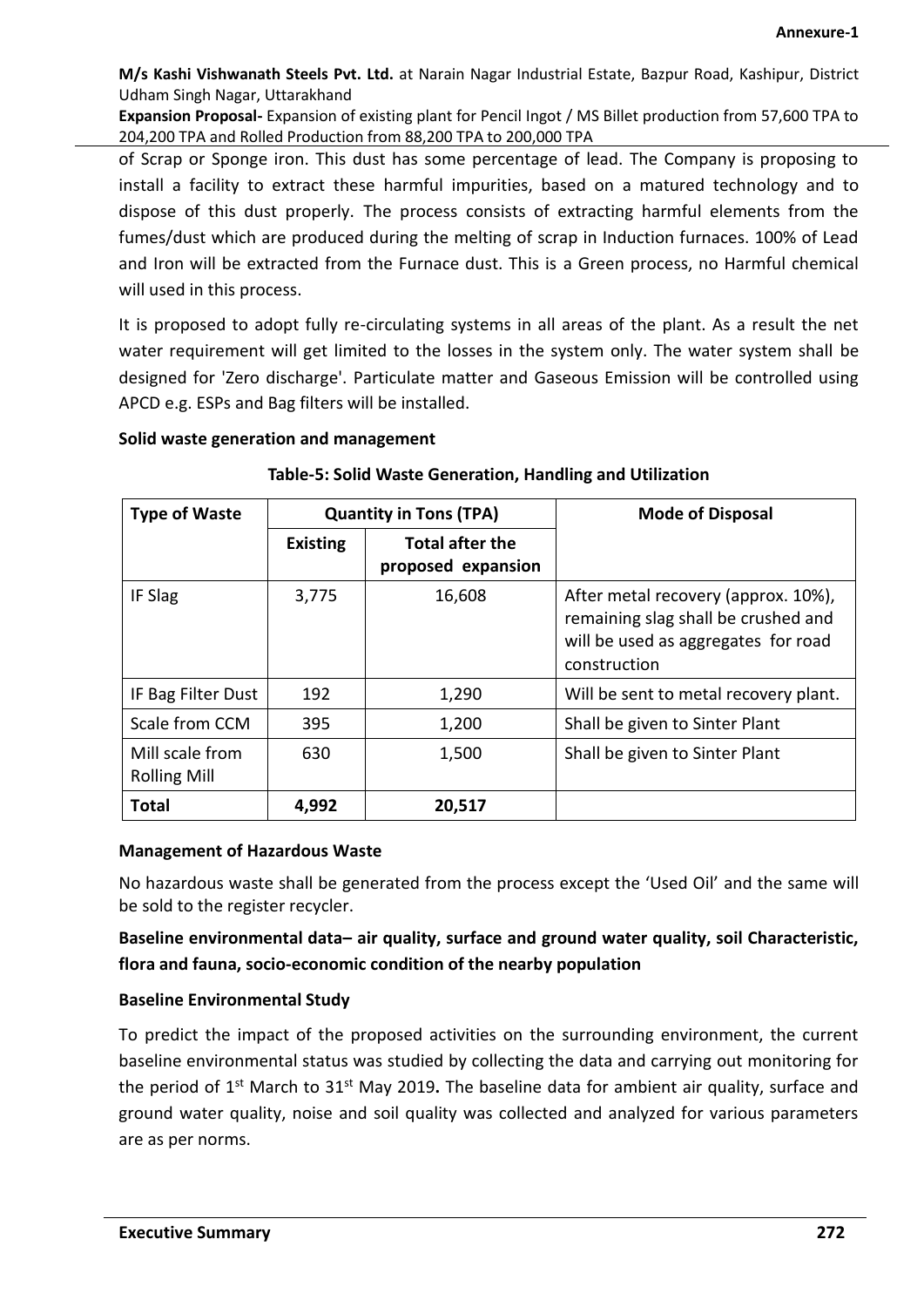**Expansion Proposal-** Expansion of existing plant for Pencil Ingot / MS Billet production from 57,600 TPA to 204,200 TPA and Rolled Production from 88,200 TPA to 200,000 TPA

| <b>Parameters</b>           | No.<br><b>of</b><br><b>Sites</b> | <b>Description</b>                                                                                                                                                                                                                                                                                                                                                           | Permissible<br>Level                                                                                                               |
|-----------------------------|----------------------------------|------------------------------------------------------------------------------------------------------------------------------------------------------------------------------------------------------------------------------------------------------------------------------------------------------------------------------------------------------------------------------|------------------------------------------------------------------------------------------------------------------------------------|
| Air Quality                 | 8                                | 57.3 $\mu$ g/m <sup>3</sup> and 76.9 $\mu$ g/m <sup>3</sup><br><b>PM10</b><br>28.4 $\mu$ g/m <sup>3</sup> to 37.4 $\mu$ g/m <sup>3</sup><br>PM2.5<br>8.0 $\mu$ g/m <sup>3</sup> to 13.5 $\mu$ g/m <sup>3</sup><br>SO <sub>2</sub><br>16.1 $\mu$ g/m <sup>3</sup> to 22.1 $\mu$ g/m <sup>3</sup><br>NO <sub>2</sub><br>0.67 mg/m <sup>3</sup> to 0.89 mg/m <sup>3</sup><br>CO | 100 $\mu$ g/ m <sup>3</sup><br>60 $\mu$ g/ m <sup>3</sup><br>80 μg/ m <sup>3</sup><br>80 μg/ m <sup>3</sup><br>2 mg/m <sup>3</sup> |
| Ground<br>Water<br>Quality  | 8                                | pH varies from to 7.25 to 7.92<br>Total Hardness varies from 180.2 to 315 mg/L.<br>Total Dissolved Solids varies from 310 to 530 mg/L.<br>Chlorides varies from 13 to 21 mg/L<br>Flouride varies from 0.42 to 0.70 mg/L<br>$\bullet$                                                                                                                                         | $6.5 - 8.5$<br>200-600 mg/L<br>500-2000 mg/L<br>250-1000 mg/L<br>1.0-1.5 $mg/L$                                                    |
| Surface<br>Water<br>Quality | 8                                | pH varies from to 7.20 to 7.98<br>Dissolved Oxygen varies from 5.0 to 7.2 mg/L.<br>BOD varies from 4.5 to 18.2 mg/L.<br>COD varies from 16.1 to 55 mg/L.                                                                                                                                                                                                                     | IS:2296 Class C<br><b>Norms</b>                                                                                                    |
| Soil Quality                | 8                                | pH<br>7.05 to 8.02<br><b>OM</b><br>0.77 to 0.98 %<br>Potassium K<br>156 to 264 kg/Ha.<br>182.4 to 260 kg/Ha.<br>Available nitrogen N<br>Phosphorus<br>26 to 34.2 kg/Ha.                                                                                                                                                                                                      |                                                                                                                                    |
| Noise Level                 | 8                                | Day Time (6:00 a.m. to 10:00 p.m.)<br>48.1 Leg dB(A) to 58.2 Leg dB(A)<br>Night Time (10:00 p.m. to 6:00 a.m.)<br>40.0 Leg dB(A) and 47.2 Leg dB(A)                                                                                                                                                                                                                          | 75 Leg dB (A)<br>70 Leq dB (A)                                                                                                     |

#### **Likely impact of the project on air, water, land, flora-fauna and nearby population:**

#### **Impact on Air environment**

During operational phase air pollution shall be from Induction Furnaces, CCM, Rolling Mill, Cold drawing machines and Material Handling areas.

#### *Emission from Point Source (Stack)*

Dust and gaseous emission shall be from the flue gases generated at Induction Furnaces and Gas oxygen unit.

#### *Emission from Area Source (Fugitive Emission)*

Fugitive emissions are expected during melting operation in Induction Furnace, charging of raw materials and transportation of raw materials. Dust is also generated during loading and unloading and transportation of material. Fugitive emission is also generated due to vehicular movement in the premises.

#### **Impact on Water due to Water usage and Water discharge**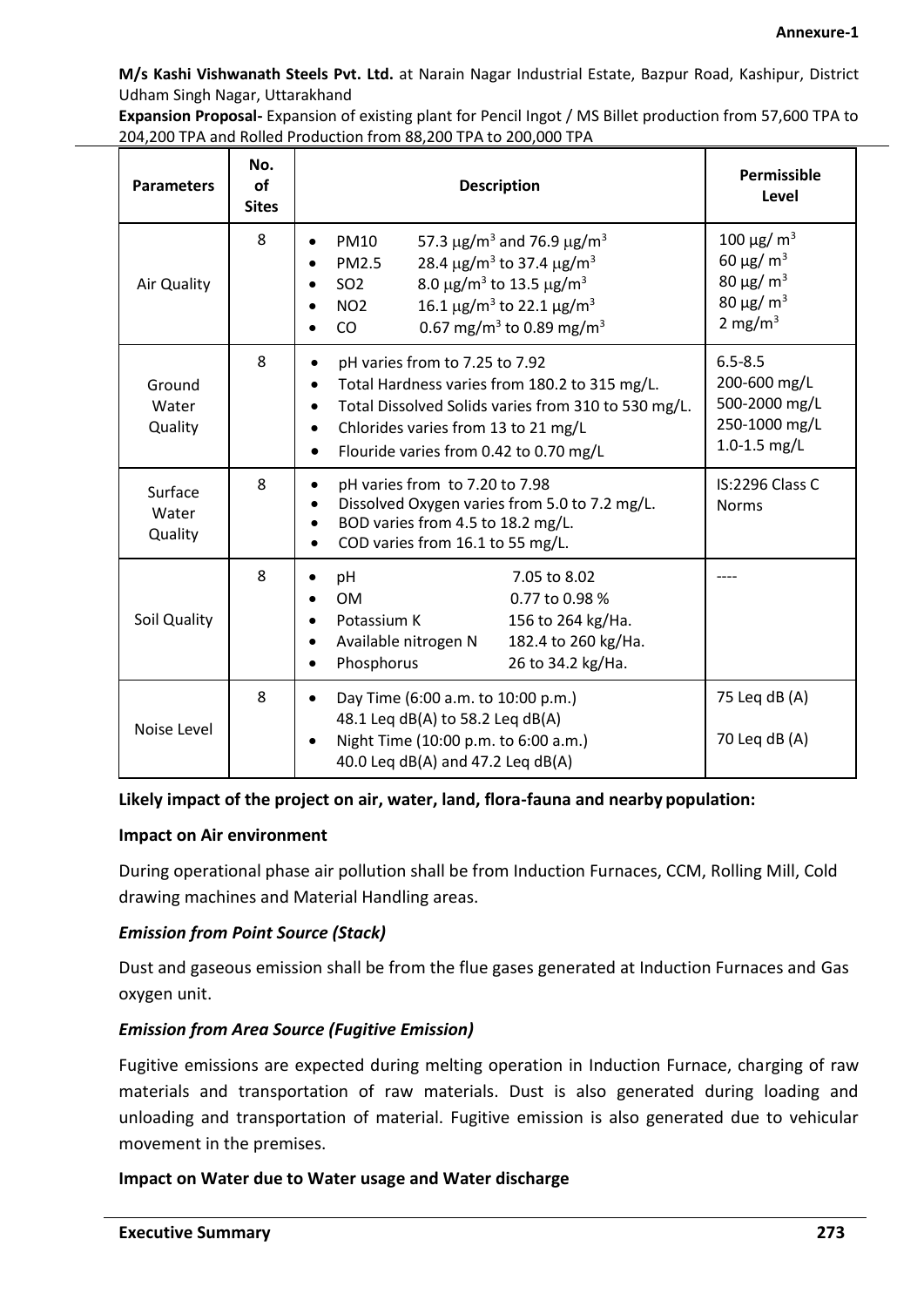**Expansion Proposal-** Expansion of existing plant for Pencil Ingot / MS Billet production from 57,600 TPA to 204,200 TPA and Rolled Production from 88,200 TPA to 200,000 TPA

Waste water generation from the proposed operations will be due to blow downs from cooling towers, DM unit regeneration wastewater, back wash from Softening Plant, CT Blow down from Rolling Mill ETP and domestic waste water. Wastewater streams comprising cooling tower blow down, Softening Plant back wash, DM plant wastewater will be collected and utilized quantitatively for slag cooling. The sewage & sanitary wastewater from toilets, washrooms and canteen shall be treated in septic tank and waste water, if any shall be used for horticulture.

The Environmental Management Plan describes the plan for proper and adequate implementation of treatment and control facilities to control air and water pollution and for maintaining the environment. It also includes the development of green belts in and around the plant, proper safety of the workers, noise control, fire protection systems and measures.

To ensure the effective implementation of the proposed mitigation measures, the monitoring plan has been developed.

#### **Air Pollution Mitigation Measures:**

The industry proposes to install Cyclone cum spark arrester with Pulsejet Bag Filter for controlling dust emission. The hot gas emitted from the furnace will be conditioned by using radiant coolers to reduce the temperature before entering the Bag filters. Pucca roads within premises, water sprinkling in dusty areas and greenbelt/plantation to arrest fugitive dust.

| S.<br>No       | <b>Location</b>                    | <b>Pollution Control</b><br>Equipment                             |   | Nos. Connected<br>with no. of<br><b>Stack</b> | <b>Stack</b><br>Height | <b>Stack</b><br><b>Emissions</b> |
|----------------|------------------------------------|-------------------------------------------------------------------|---|-----------------------------------------------|------------------------|----------------------------------|
|                | <b>Steel Melting Shop</b>          |                                                                   |   |                                               |                        |                                  |
| $\mathbf{1}$   | Induction Fce.<br>12 Ton           | Cyclone cum Spark<br>Arrester with Pulse jet<br><b>Bag Filter</b> | 1 |                                               | 30 <sub>m</sub>        | $<$ 30 mg/Nm <sup>3</sup>        |
| $\overline{2}$ | Induction Fce.<br>12 Ton           | Cyclone cum Spark<br>Arrester with Pulse jet<br><b>Bag Filter</b> | 1 | $\mathbf 1$                                   |                        |                                  |
| $\overline{3}$ | Induction Fce.<br>12 Ton           | Cyclone cum Spark<br>Arrester with Pulse jet<br><b>Bag Filter</b> | 1 |                                               | 30 m                   | $<$ 30 mg/Nm3                    |
| 4              | Induction Fce.<br>12 Ton           | Cyclone cum Spark<br>Arrester with Pulse jet<br><b>Bag Filter</b> | 1 |                                               |                        |                                  |
| 5              | Gas Oxygen<br><b>Refining Unit</b> | Cyclone cum Spark<br>Arrester with Pulse jet                      | 1 | $\mathbf{1}$                                  | 30 m                   | $<$ 30 mg/Nm3                    |

## **Table-6: Details of the Air Pollution Control facilities**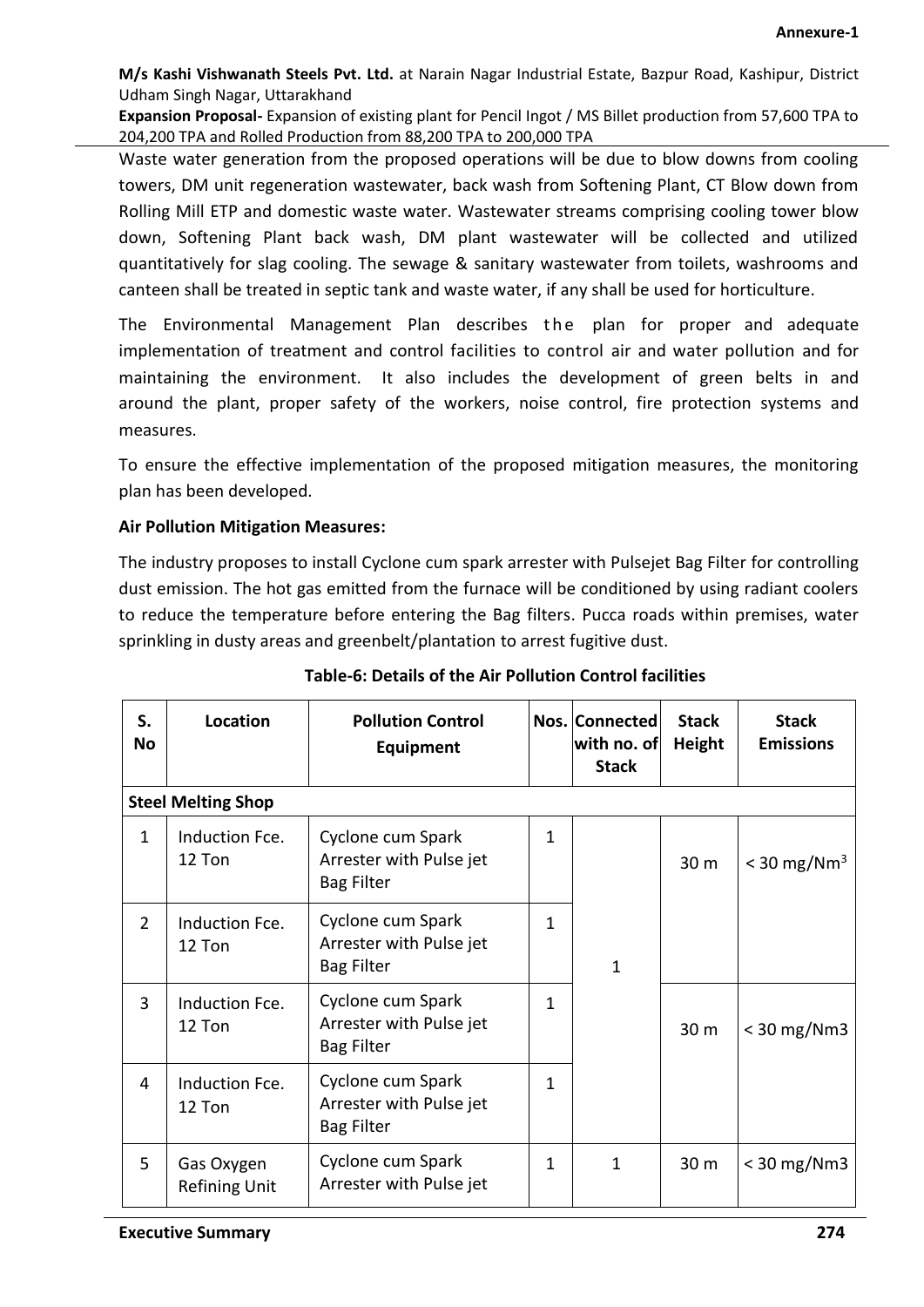**Expansion Proposal-** Expansion of existing plant for Pencil Ingot / MS Billet production from 57,600 TPA to 204,200 TPA and Rolled Production from 88,200 TPA to 200,000 TPA

| S.<br><b>No</b>                                              | Location             | <b>Pollution Control</b><br>Equipment       | Nos. Connected<br>with no. of<br><b>Stack</b> | <b>Stack</b><br>Height | <b>Stack</b><br><b>Emissions</b> |
|--------------------------------------------------------------|----------------------|---------------------------------------------|-----------------------------------------------|------------------------|----------------------------------|
|                                                              |                      | <b>Bag Filter</b>                           |                                               |                        |                                  |
| 6                                                            | Reheating<br>Furnace | No pollution Control<br>equipment envisaged | 2                                             | 30 m                   | $<$ 30 mg/Nm3                    |
| <b>Total</b><br>Cyclone + Bag Filters - 5<br>Stacks - 4 nos. |                      |                                             |                                               |                        |                                  |

#### **Water Pollution mitigation measures**

Total fresh water requirement of the expansion project is estimated to be **295 KLD (existing: 105 KLD & additional: 190 KLD)**. Water will be sourced from Ground River after the proposed expansion. Ground water Permission from CGWA is applied for the proposed expansion.

Waste water discharge from the process will be 32 KLD from Cooling Tower blow down and DM plant waste water. The utilization of waste water for re-use and re-cycling will be carried out. Other effluent streams such as cooling tower blow down and miscellaneous intermittent water such as DM Plant rejects etc. will be used for slag cooling.

| SI.<br>No.     | Unit                                         | <b>Type of Pollution</b><br><b>Control System</b> | Quantity<br>(m <sup>3</sup> /day) | <b>Usages</b>    |
|----------------|----------------------------------------------|---------------------------------------------------|-----------------------------------|------------------|
| $\mathbf{1}$   | DM Plant / Softening Plant<br>reject         | <b>Neutralization Pit</b>                         | 8.5                               | Slag cooling &   |
| $\overline{2}$ | Cooling Tower blow down<br>from SMS          |                                                   | 18                                | Dust suppression |
| 3              | Cooling Tower blow down<br>from Rolling Mill |                                                   | 5                                 |                  |
| 4.             | <b>ETP Rolling Mill</b>                      | <b>Scale Pit</b>                                  |                                   | Recycled         |
| 5.             | Domestic waste water                         | Septic tank with<br>Soak Pit                      | 1.5                               |                  |
|                | <b>Total Discharge</b>                       |                                                   | <b>33 KLD</b>                     |                  |

**Table-7: Details of the Water Pollution Control facilities** 

The plant has been designed based on maximum recycling and zero liquid effluent discharge and will have less impact on ground water as well as surface water hydrology in this region. Rain water harvesting will be taken up as a measure to conserve water.

#### **In case of hazardous operation, safety systems incorporate:**

Workers will be informed, kept aware and trained about occupational health hazards, due to such activities. Workers health related problem if any, will be properly addressed.

**Capital cost of the project, estimated time of completion:**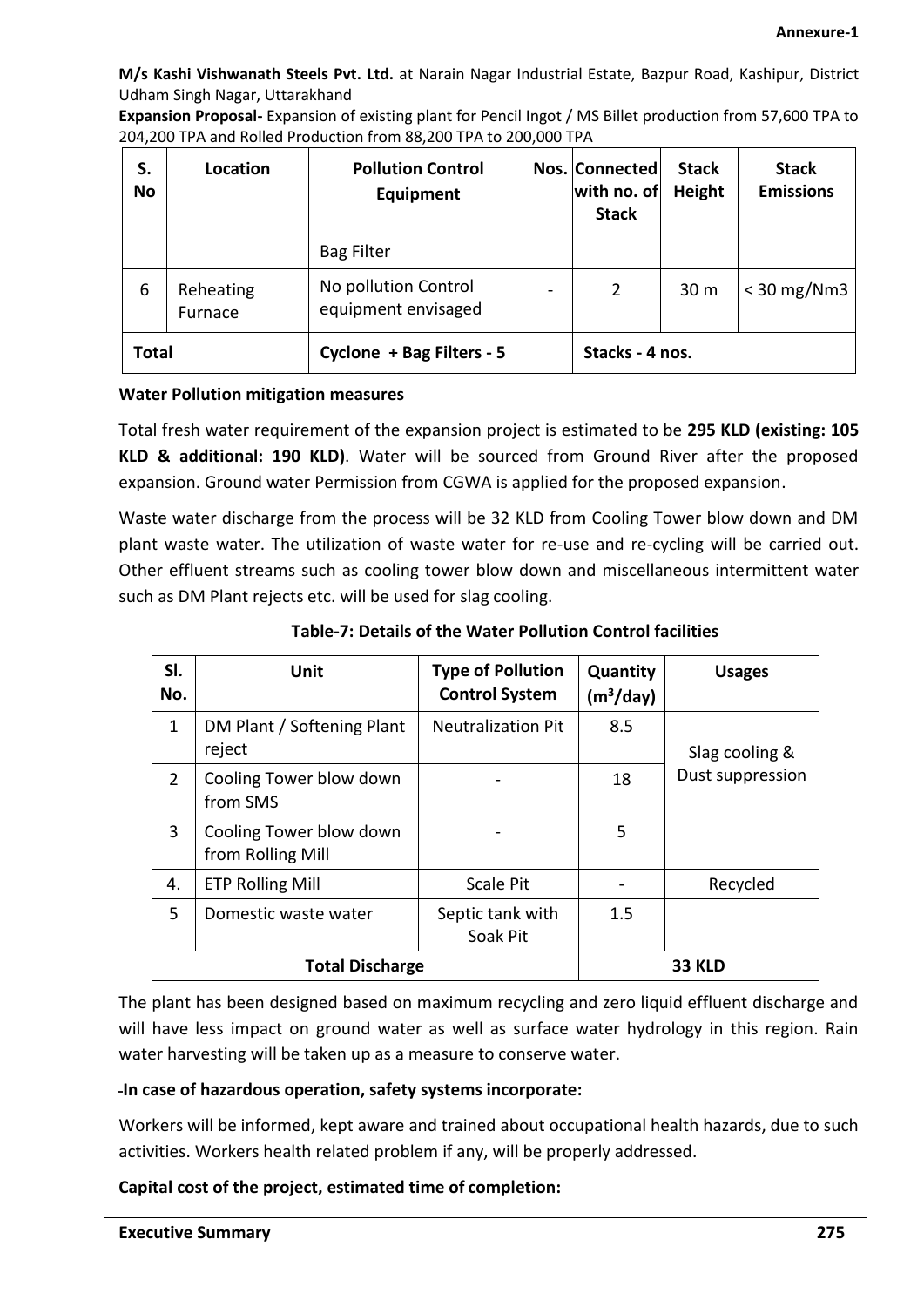**Expansion Proposal-** Expansion of existing plant for Pencil Ingot / MS Billet production from 57,600 TPA to 204,200 TPA and Rolled Production from 88,200 TPA to 200,000 TPA

Total Project Cost is estimated as Rs. 56 Crores including cost of existing plant as Rs. 36 Crores. Project Cost for additional facilities is estimated as Rs. 20 Crores.

**Descriptions of Environmental sensitivity in 10 km radius form the site. Selection of the project – Nature of land – Agricultural (single/double crop), barren, Govt/private land, status of is acquisition, nearby (in 2-3 km.) water body, population, with in 10km other industries, forest, eco-sensitive zones, accessibility.**

| <b>S. No.</b> | <b>Features</b>                                                                                                                   | <b>Details</b>                                                                                                                                                                           |
|---------------|-----------------------------------------------------------------------------------------------------------------------------------|------------------------------------------------------------------------------------------------------------------------------------------------------------------------------------------|
| 1.            | Village, District and State                                                                                                       | Narain Nagar Industrial Estate, Bazpur Road, Kashipur,<br>District Udham Singh Nagar, Uttarakhand                                                                                        |
| 2.            | Topo sheet                                                                                                                        | Toposheet No.- 53K/15, 53K/16, 53O/3, 53O/4                                                                                                                                              |
| 3.            | Latitude                                                                                                                          | 29°11'21.16" N                                                                                                                                                                           |
| 4.            | Longitude                                                                                                                         | 79°00'09.86" E                                                                                                                                                                           |
| 5.            | <b>Total Area</b>                                                                                                                 | 5.981 Ha.                                                                                                                                                                                |
| 6.            | Nearest Highway/State High<br>Way                                                                                                 | NH-309 is 0.3 km in south direction                                                                                                                                                      |
| 7.            | <b>Nearest Railway Station</b>                                                                                                    | Kashipur is the nearest railway station at distance of<br>4.5 km                                                                                                                         |
| 8.            | <b>Nearest Airport</b>                                                                                                            | Pant Nagar Domestic AirPort is the nearest airport<br>located at a distance of 48 km from the project site in<br>SE direction.                                                           |
| 9.            | <b>Nearest River</b>                                                                                                              | Bahalla Nadi is 0.19 km away from site.<br>River Kosi is 4.74 km in SE direction                                                                                                         |
| 10.           | Forest                                                                                                                            | No forest land is involved.                                                                                                                                                              |
| 11.           | Areas occupied by sensitive<br>man-made<br>land<br>uses<br>(hospitals, schools, places of<br>worship,<br>community<br>facilities) | Vision Valley School at distance of 1.57km in NW<br>direction<br>Institute of Management and Technology at 0.5 km in<br>NE direction<br>Utkarsh Heart Hospital at 2.4 km in NE direction |
| 12.           | State, National boundaries                                                                                                        | Interstate Boundary of Uttar Pradesh and Uttarakhand<br>at 2.6 Km in SE direction from the project site.                                                                                 |
| 13.           | Densely populated or built-up<br>area                                                                                             | Nearest town is Kashipur which is located at a distance<br>of 4.5 km from the project site in NW direction.                                                                              |
| 14.           | Defense Installation                                                                                                              | Nil within 10 Km radius                                                                                                                                                                  |
| 15.           | life<br>National<br>Park/Wild<br>Sanctuary                                                                                        | Nil within 10 Km radius                                                                                                                                                                  |
| 16.           | Nearest dam                                                                                                                       | Haripura Dam is at distance of 26 km in SW direction                                                                                                                                     |
| 17.           | <b>Nearest Power Station</b>                                                                                                      | Kashipur town sub-station at distance of 3.75km                                                                                                                                          |
| 18.           | Production as per the existing                                                                                                    | MS Ingot / Billet Productions 57,600 TPA                                                                                                                                                 |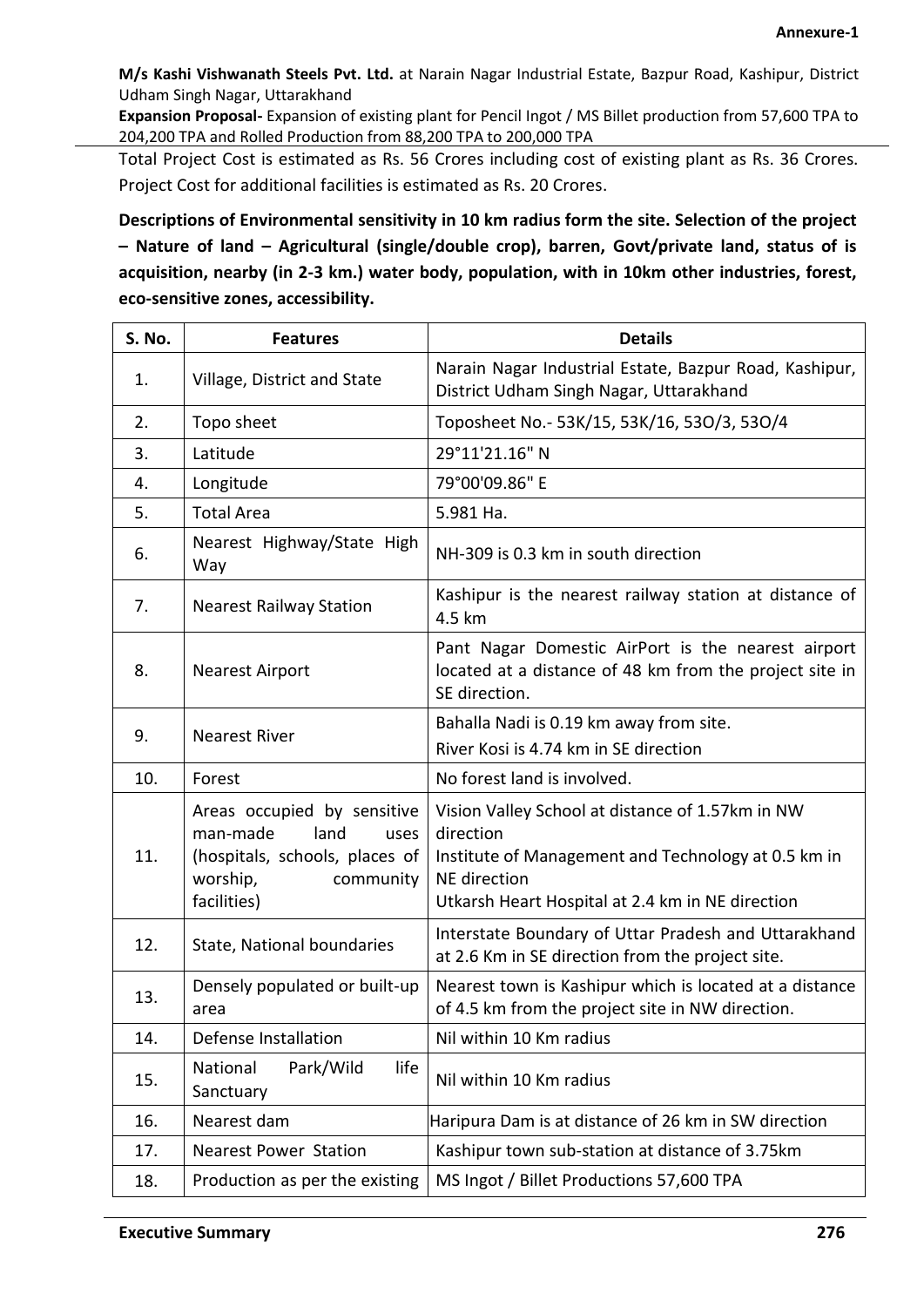**Expansion Proposal-** Expansion of existing plant for Pencil Ingot / MS Billet production from 57,600 TPA to 204,200 TPA and Rolled Production from 88,200 TPA to 200,000 TPA

| S. No. | <b>Features</b>             | <b>Details</b>                                                                        |
|--------|-----------------------------|---------------------------------------------------------------------------------------|
|        | capacity                    | Rolled product 88,200 TPA                                                             |
| 19.    | Proposed<br>Production      | MS Ingot / Billet productions 204,000 TPA                                             |
|        | Capacity after Expansion    | Rolled productions 200,000 TPA                                                        |
| 20.    | Cost of the Project         | Existing: Rs. 36 Cr.                                                                  |
|        |                             | Proposed: Rs. 20 Cr.                                                                  |
|        |                             | Total: Rs. 56 Cr.                                                                     |
| 21.    | <b>Manpower Requirement</b> | Existing: 400 nos.                                                                    |
|        |                             | Additional: 100 nos.                                                                  |
|        |                             | <b>Total: 500</b>                                                                     |
| 22.    | Requirement of Water (in    | Existing: 105 KLD                                                                     |
|        | KLD) and Source             | Total after Expansion: 295 KLD                                                        |
|        |                             | Source: Borewell                                                                      |
| 23.    | Requirement of Power (in    | Existing: 16.5 MW                                                                     |
|        | MW) and Source              | Proposed: 10 MW                                                                       |
|        |                             | <b>Total: 26.5 MW</b>                                                                 |
|        |                             | DG set 685kVA (1x125 KVA, 1x160 KVA & 1x400 KVA)<br>has been proposed to be installed |
|        |                             | <b>Source: UPCL</b>                                                                   |

#### **Emergency preparedness plan in case of natural or in plant emergencies:**

On-site and Off-site Emergency Preparedness Plan has been developed to control emergency situations. The emergency control room and Assembly area shall be set up at a safe location and marked on the site plan and will be manned round the clock. The control room will be activated in case of an emergency to direct and co-ordinate the operations to handle the emergency. It will be furnished with external and internal telephone connections etc; list of essential telephone numbers; list of key personnel and their address; fire fighting system and site plan. Depending upon site requirements, additional control room will be considered.

#### **Issues raised during public hearing (if applicable) and response given:**

Public hearing issues will be incorporated after the public hearing conducted by SPCB.

#### **CER Budget:**

Rs. 20 Lakhs has been earmarked for the Corporate Environment Responsibility (CER) to meet expenditures for the commitments made to the stakeholders during the Public Hearing. As per the social environment and the related aspects the CER will be aimed at infrastructure building for Education, Communication, Medical (health & family welfare), Drinking water and Training for self employment.

#### **Occupational Health Measures**